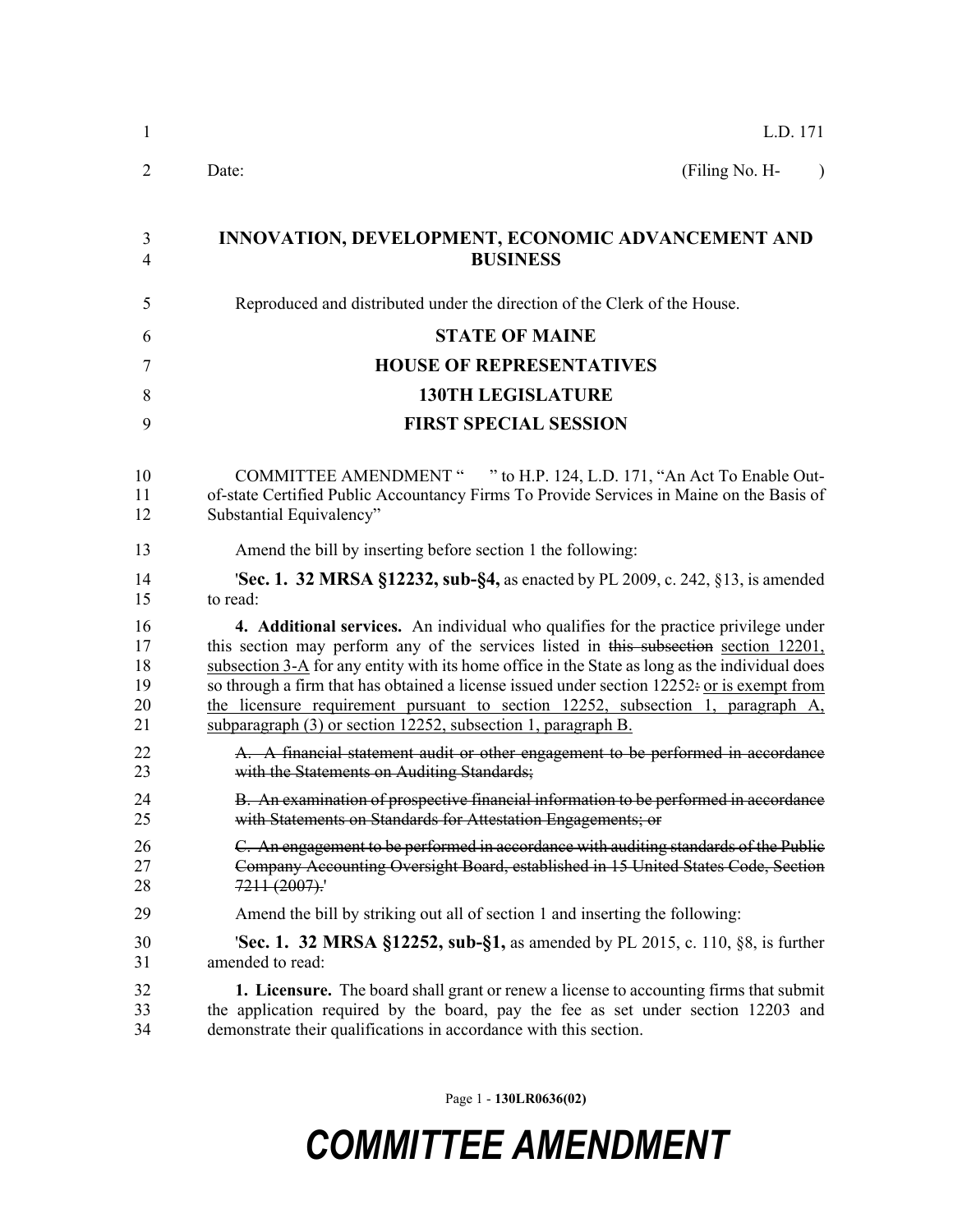|                | COMMITTEE AMENDMENT " " to H.P. 124, L.D. 171                                              |
|----------------|--------------------------------------------------------------------------------------------|
| 1              | A. A firm must hold a license issued under this section if it:                             |
| $\overline{2}$ | (1) Has an office in this State performing any of the services described in section        |
| $\overline{3}$ | 12201, subsection 3-A, paragraphs A to D;                                                  |
| $\overline{4}$ | (2) Has an office in this State that uses the title "CPA" or "CPA firm"; or                |
| 5              | (3) Does not have an office in this State but performs any of the services described       |
| 6              | in section 12201, subsection 3-A, paragraphs paragraph A, C or D for a client              |
| $\tau$         | having its home office in this State- unless:                                              |
| 8              | (a) It qualifies for a firm license pursuant to subsections 3 and 8 and it performs        |
| 9              | such services through an individual with practice privileges under section                 |
| 10             | 12232; or                                                                                  |
| 11             | (b) It meets the requirements of section 12253.                                            |
| 12             | B. A firm that does not have an office in this State may perform services described in     |
| 13             | section 12201, subsection 3-A, paragraph B or F for a client having its home office in     |
| 14             | this State and may use the title "CPA" or "CPA firm" without a license issued under        |
| 15             | this section only if:                                                                      |
| 16             | (1) It qualifies for a firm license pursuant to subsections 3 and 8 and it performs        |
| 17             | such services through an individual with practice privileges under section 12232;          |
| 18             | and or                                                                                     |
| 19             | (2) It performs such services through an individual with practice privileges under         |
| 20             | section 12232.                                                                             |
| 21             | (3) It meets the requirements of section 12253.                                            |
| 22             | C. A firm that is not subject to the requirements of paragraphs A and B may perform        |
| 23             | professional services other than those described in section 12201, subsection 3-A while    |
| 24             | using the title "CPA" or "CPA firm" in this State without a license issued under this      |
| 25             | section only if the firm meets the requirements of section 12253 or:                       |
| 26             | (1) Performs such services through an individual with practice privileges under            |
| 27             | section 12232; and                                                                         |
| 28             | (2) Has legal authority to perform such services in the state of that individual's         |
| 29             | principal place of business.'                                                              |
| 30             | Amend the bill by inserting after section 2 the following:                                 |
| 31             | 'Sec. 3. 32 MRSA §12275, sub-§14, as amended by PL 2015, c. 110, §14, is further           |
| 32             | amended to read:                                                                           |
| 33             | <b>14. Substantial equivalency.</b> For purposes of this section:                          |
| 34             | A. An individual practicing as a certified public accountant without a license on the      |
| 35             | basis of substantial equivalency pursuant to section 12232 and complying with the          |
| 36             | restrictions on the scope of such a practice is equivalent to an individual licensed as a  |
| 37             | certified public accountant under section 12230 or 12231 or a corresponding provision      |
| 38             | of prior law, and each reference in this section to a licensed certified public accountant |
| 39             | is deemed to include, on an equal basis, such an individual;                               |
| 40             | B. A firm in compliance with section 12252, subsection 1 must, for the purposes of         |
| 41             | this section, be deemed to hold a valid license issued under section 12252; and            |

Page 2 - **130LR0636(02)**

## *COMMITTEE AMENDMENT*